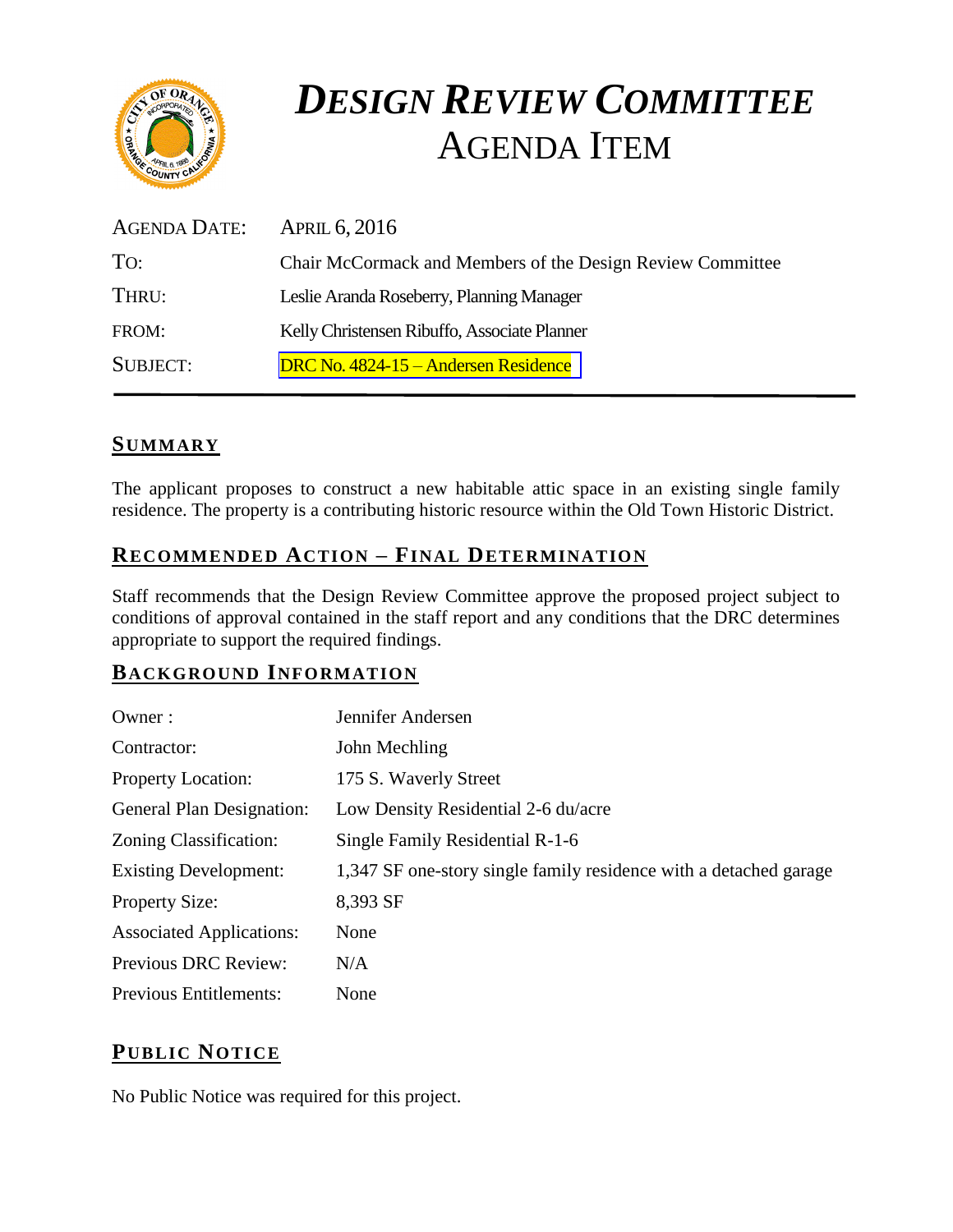# **ENVIRONMENTAL REVIEW**

**Categorical Exemption:** The proposed project is categorically exempt from the provisions of the California Environmental Quality Act (CEQA) per State CEQA Section 15331 (Historic Resource Restoration/Rehabilitation.) The proposed modifications to the property are in conformance with the Secretary of the Interior's Standards for Rehabilitation, and will not result in any negative impacts to the historic integrity of the property.

## **PROJECT DESCRIP TION**

The applicant proposes to construct a new habitable attic space for a new bedroom, bathroom and closet within the existing roofline of the subject property. The new living level will make the home into a 1 ½ story residence, expanding the usable square footage of the residence without the need for a new addition to the house. As proposed, the new half story will have approximately 560 SF of habitable space, with the rest to remain unfinished attic space. The existing roof vents will be replaced with new windows within the existing roofline of the home on three elevations. The following work will be undertaken on the exterior of the house:

- West (Front) Elevation No changes are proposed. The existing gable roof vent will remain.
- South Elevation A new 36" by 42" casement window will be installed to provide egress access to the new attic bedroom.
- East (Rear) Elevation A new 24" by 30" double hung window will be installed to provide light for the new master bathroom.
- North Elevation A new 36" by 42" double hung window will be installed.

All new windows will be made of wood and trimmed to match all existing two-over-two double hung windows on the house. This includes the casement window. Proposed plans, including a representative detail of the casement window, are included as Attachment 2 of this report.

The proposed work meets the development standards for the R-1-6 zoning district. Furthermore, the new second level meets the definition of a half story, as defined in the Orange Municipal Code, which requires that the half story be within the existing roofline of the residence and not be more than 60% the area of the existing first floor. As proposed, the new half story will only be 42% of the floor area of the existing first floor.

## **EXISTING SITE**

The property is a contributing resource to the National Register-listed Old Towne Historic District. The one-story house was constructed in 1937 with a Tudor Revival inspired style. The house has a shake roof, front facing gables, a front facing chimney, stucco siding and two-over-two double hung wood windows throughout. According to the 1938 aerial photography of Orange, the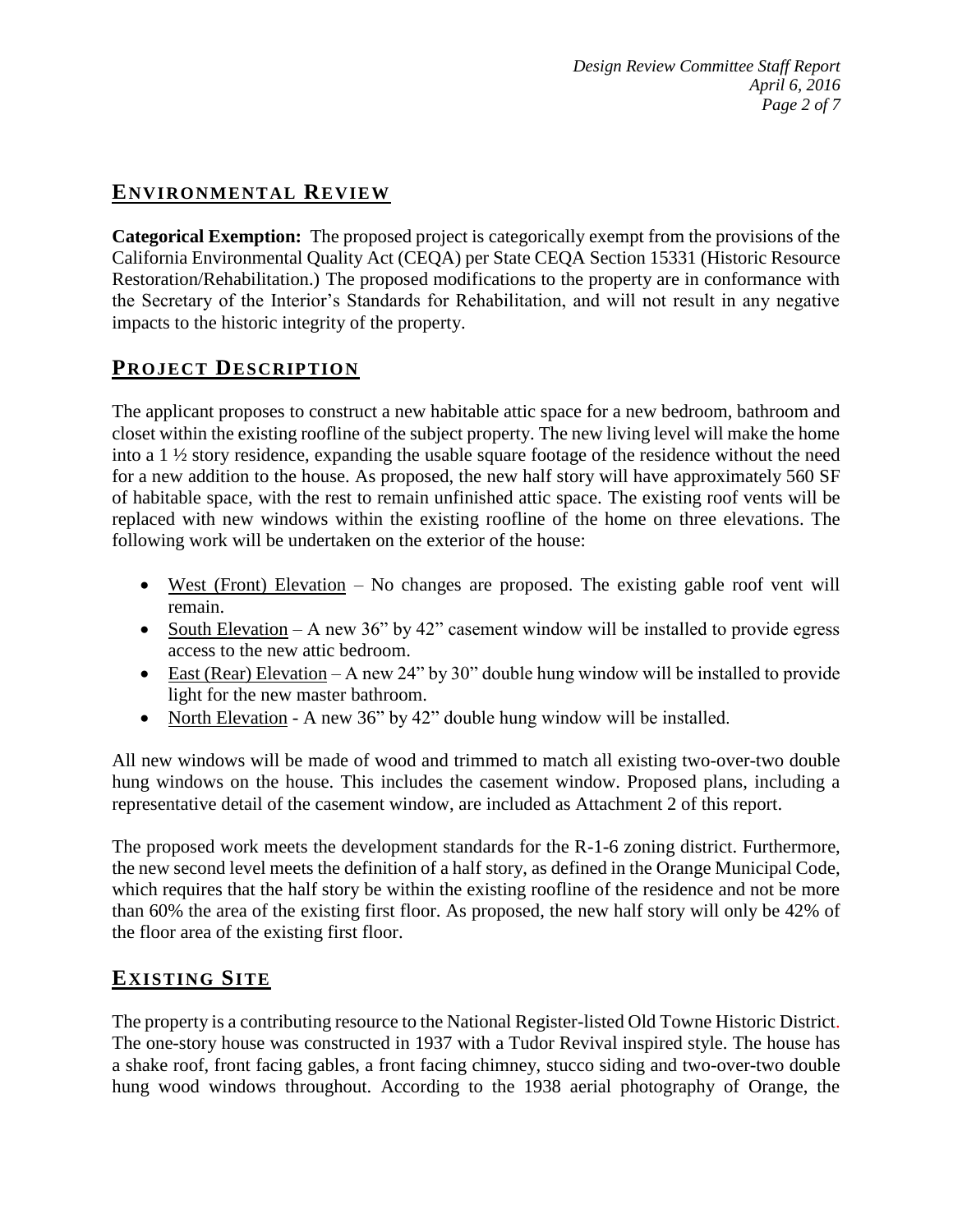detached garage was built at the same time as the residence. Overall the property retains a high degree of historic integrity of location, with minimal evidence of alterations.

Current photographs of the property are included at Attachment 3 of this report.

## **EXISTING AREA CONTEXT**

The subject property is located near the corner of E. Almond Avenue and S. Waverly Street. The site is bordered in all cardinal directions by other properties in the R-1-6 zoning district. These properties are primarily single family residences. The surrounding area is within the southeast residential quadrant of the Old Town Historic District.

#### **EVALUATION CRITERIA**

Orange Municipal Code (OMC) Section 17.10.070 establishes the general criteria the DRC should use when reviewing the project. This section states the following:

The project shall have an internally consistent, integrated design theme, which is reflected in the following elements:

#### 1. **Architectural Features**.

- a. The architectural features shall reflect a similar design style or period.
- b. Creative building elements and identifying features should be used to create a high quality project with visual interest and an architectural style.

#### 2. **Landscape**.

- a. The type, size and location of landscape materials shall support the project's overall design concept.
- b. Landscaping shall not obstruct visibility of required addressing, nor shall it obstruct the vision of motorists or pedestrians in proximity to the site.
- c. Landscape areas shall be provided in and around parking lots to break up the appearance of large expanses of hardscape.
- 3. **Signage**. All signage shall be compatible with the building(s) design, scale, colors, materials and lighting.
- 4. **Secondary Functional and Accessory Features**. Trash receptacles, storage and loading areas, transformers and mechanical equipment shall be screened in a manner, which is architecturally compatible with the principal building(s).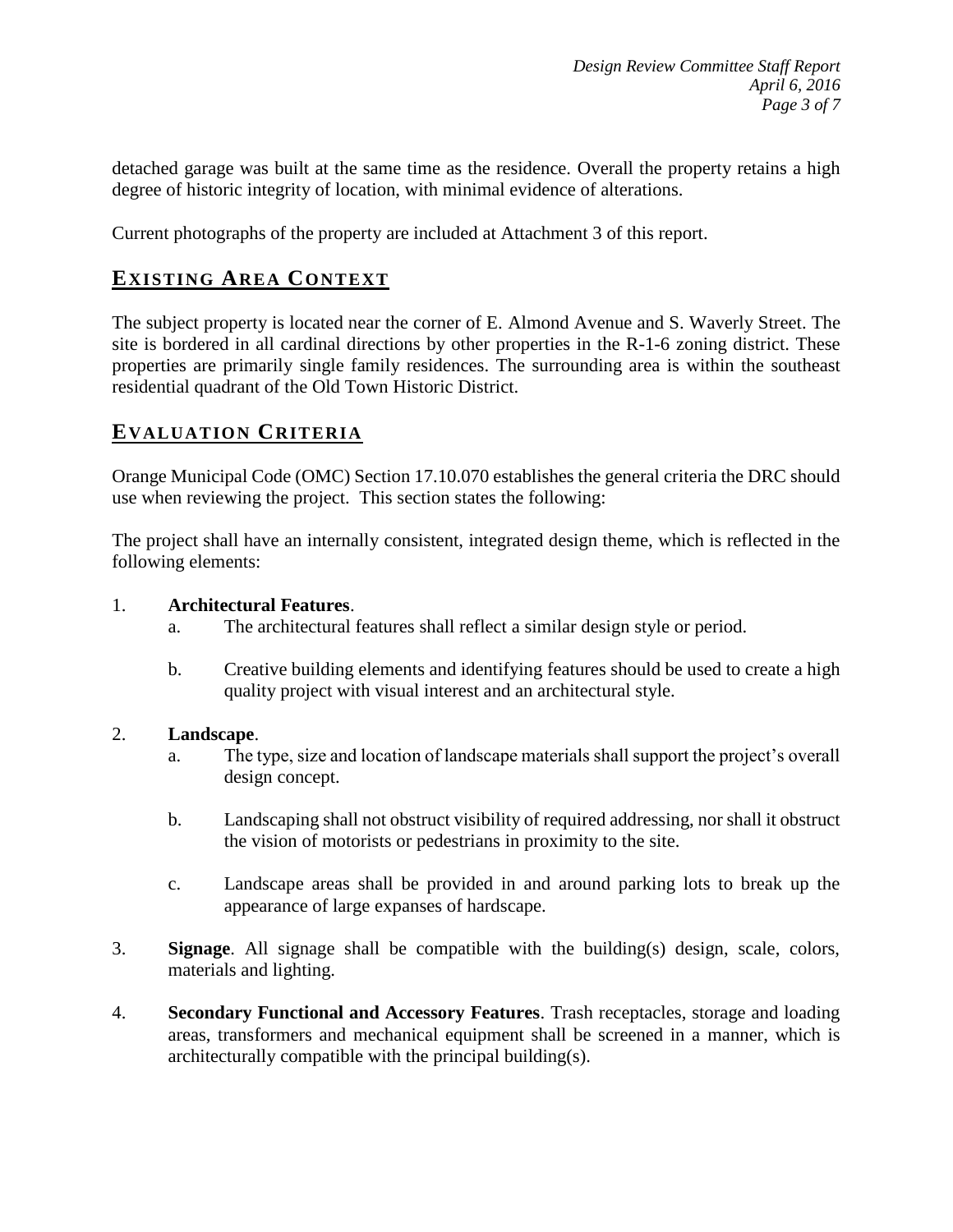## **ANALY SIS/STATEMENT OF THE ISSUES**

Overall, staff has no issues with the proposed scope of work for this project and recommends the Design Review Committee accept the project as proposed. Further analysis of the changes is included below.

#### Issue 1: Addition of New Habitable Attic

In order to avoid constructing a rear addition on the house, the property owner has opted to build up into the existing attic to create a new half story for the residence. In order to do so, new windows need to be added to the side and rear gables of the building. These windows will provide light as well as egress for a new master bedroom. Because new architectural elements are being added to the building, Staff took care to review the proposed window openings to ensure the design, scale, proportion and placement of the windows on each elevation will be compatible with the architectural style of the house, and will not detract from the historic integrity of the property.

Standard #9 of the *Secretary of the Interior's Standards for Rehabilitation* states that:

"New additions, exterior alterations, or related new construction will not destroy historic materials, features, and spatial relationships that characterize the property. The new work will be differentiated from the old and will be compatible with the historic materials, features, size, scale and proportion, and massing to protect the integrity of the property and its environment."

It is the opinion of staff that the applicant has proposed new window openings that are in good proportion within the gable roofline of the house, being large enough to provide function but small enough to read as secondary window openings. The roof vents to be replaced are not of a special style or material of specific historic importance to the home, and replacing three vents with the same number of windows will help retain the rhythm of the openings on each elevation.

The applicant has proposed to match the material and design of the new windows exactly as possible to the original wood windows. However, in order to create some amount of differentiation between old and new window openings, Staff recommends that the "lamb's tongue" feature present on the existing windows be left off of new windows. Condition #2 has been included in this report for consideration of the Design Review Committee to reflect Staff's recommendation.

#### **ADVISORY BOARD RECOMMENDATION**

This project was not required to be reviewed by any advisory boards.

## **STAFF RECOMMENDATION AND REQUIRED FINDINGS**

The courts define a "Finding" as a conclusion which describes the method of analysis decision makers utilize to make the final decision. A decision making body "makes a Finding," or draws a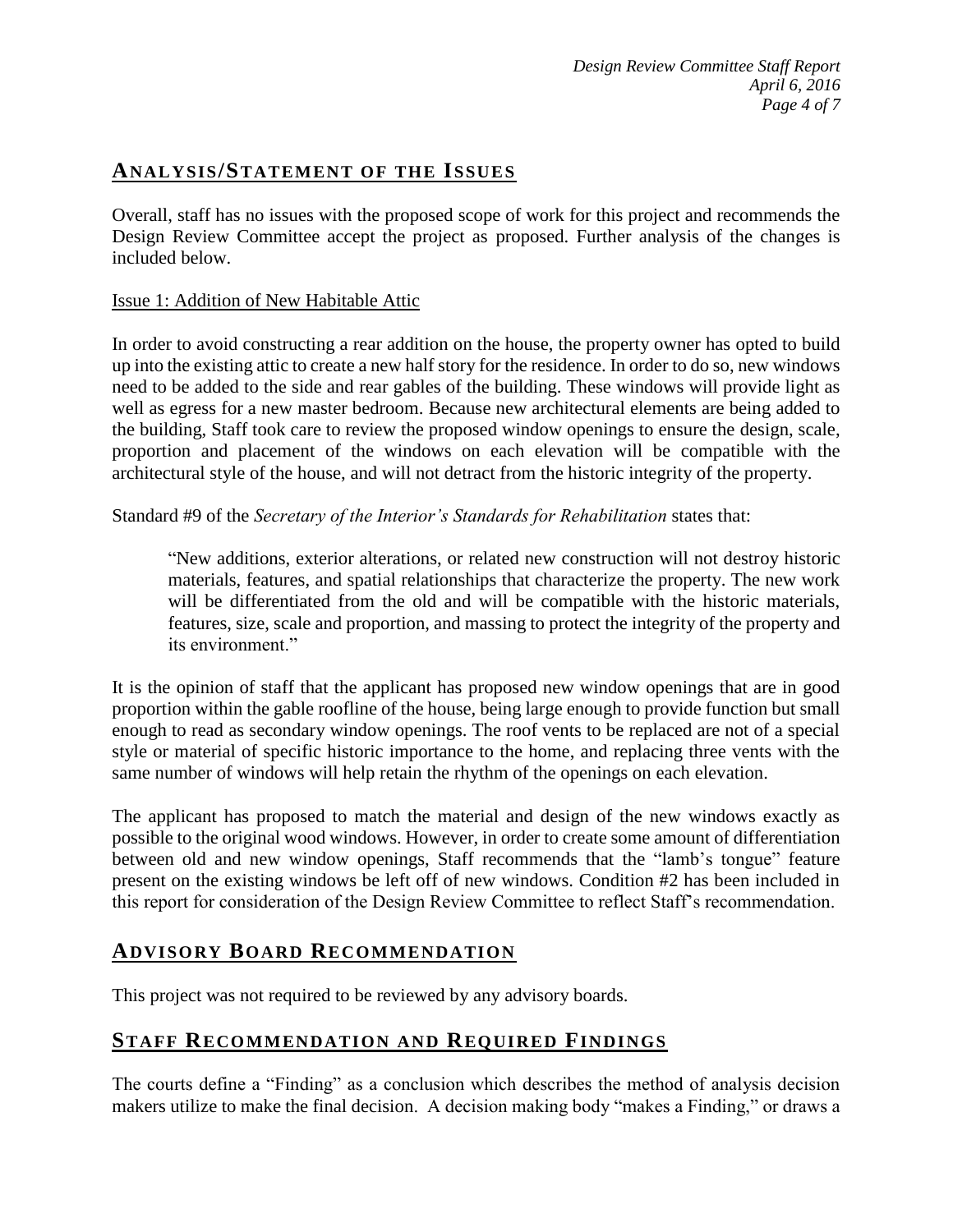conclusion, through identifying evidence in the record (i.e., testimony, reports, environmental documents, etc.) and should not contain unsupported statements. The statements which support the Findings bridge the gap between the raw data and the ultimate decision, thereby showing the rational decision making process that took place. The "Findings" are, in essence, the ultimate conclusions which must be reached in order to approve (or recommend approval of) a project. The same holds true if denying a project; the decision making body must detail why it cannot make the Findings.

The Findings are applied as appropriate to each project.Below are the four findings that, as applicable, are used to determine whether a project meets the intent of the code related to design review and historic preservation guidelines:

*1. In the Old Towne Historic District, the proposed work conforms to the prescriptive standards and design criteria referenced and/or recommended by the DRC or other reviewing body for the project (OMC 17.10.070.G.1).*

The proposed project is in conformance with the Old Towne Design Standards. As discussed in the Analysis section of this staff report, the proposed alterations to the residence is consistent with Standard #9 of the *Secretary of the Interior's Standards for Rehabilitation*. The proposed windows are compatible with the design, proportions and architectural style of the building. As such, they will have no negative impact on the historic integrity of the property and a contributing historic resource. The new windows will also be differentiated from original window openings because of their overall size and lack of a "lamb's tongue" design detail.

*2. In any National Register Historic District, the proposed work complies with the Secretary of the Interior's standards and guidelines (OMC 17.10.070.G.2).*

The project as proposed is consistent with the Secretary of the Interior's Standards for Rehabilitation, specifically Standard #9. Alterations are being made within the existing footprint of the building, no significant historic materials or features will be altered or lost, and no new incompatible materials will be introduced to the residence. The new windows will also be differentiated from original window openings because of their overall size and lack of a "lamb's tongue" design detail, as proposed by Staff.

*3. The project design upholds community aesthetics through the use of an internally consistent, integrated design theme and is consistent with all adopted specific plans, applicable design standards, and their required findings (OMC 17.10.070.G.3).*

The proposed work conforms to the prescriptive standards set forth in the Old Towne Design Standards and Orange Municipal Code. The proposed new window openings are of a compatible scale, style and material with the existing residence, and will match aesthetically with the design of the property.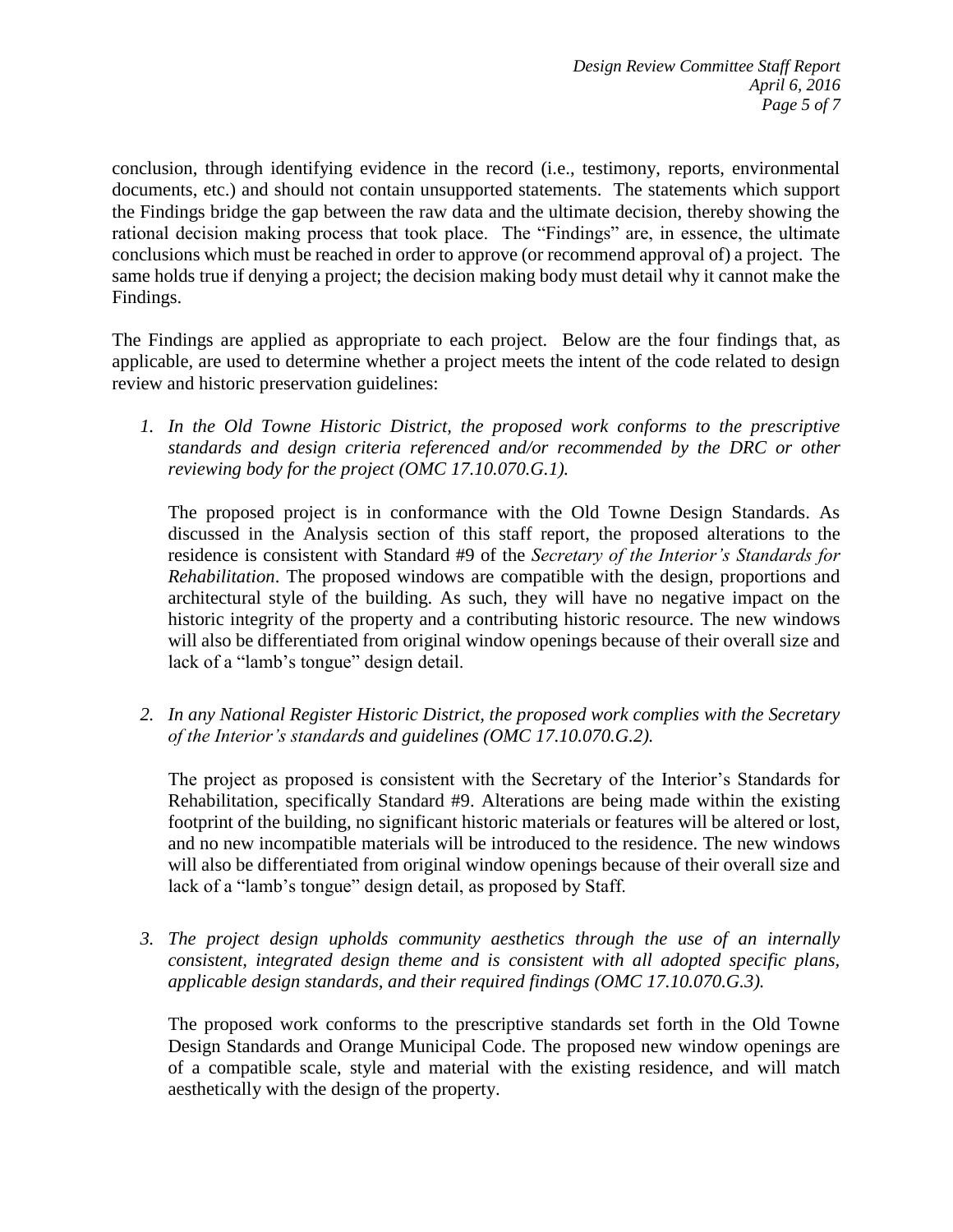*4. For infill residential development, as specified in the City of Orange Infill Residential Design Guidelines, the new structure(s) or addition are compatible with the scale, massing, orientation, and articulation of the surrounding development and will preserve or enhance existing neighborhood character (OMC 17.10.070.G.4).*

The Infill Design Guidelines are not applicable to properties within the Old Towne Historic District.

## **RECOMMENDED CONDITIONS**

The approval of this project is subject to the following conditions:

- 1. This project is approved as a precise plan. All work shall conform in substance and be maintained in general conformance with plans and exhibits labeled as Attachment 2 (date stamped March 23, 2016), including modifications required by the conditions of approval, and as recommended for approval by the Design Review Committee. Any changes from the approved plans shall be subject to subsequent review and approval by the Design Review Committee.
- 2. The "lamb's tongue" feature shall be left off of the new attic windows.
- 3. The applicant agrees to indemnify, hold harmless, and defend the City, its officers, agents and employees from any and all liability or claims that may be brought against the City arising out of its approval of this permit, save and except that caused by the City's active negligence.
- 4. Construction permits shall be obtained for all future construction work, as required by the City of Orange, Community Development Department's Building Division. Failure to obtain the required building permits will be cause for revocation of this permit.
- 5. If not utilized, project approval expires twenty-four months from the approval date. Extensions of time may be granted in accordance with OMC Section 17.08.060. The Planning entitlements expire unless Building Permits are pulled within 2 years of the original approval.

## **ATTACHMENTS**

- 1. Vicinity Map
- 2. Proposed Plans (date stamped 3/23/2016)
- 3. Property Photographs
- 4. DPR Form for 175 S. Waverly Street